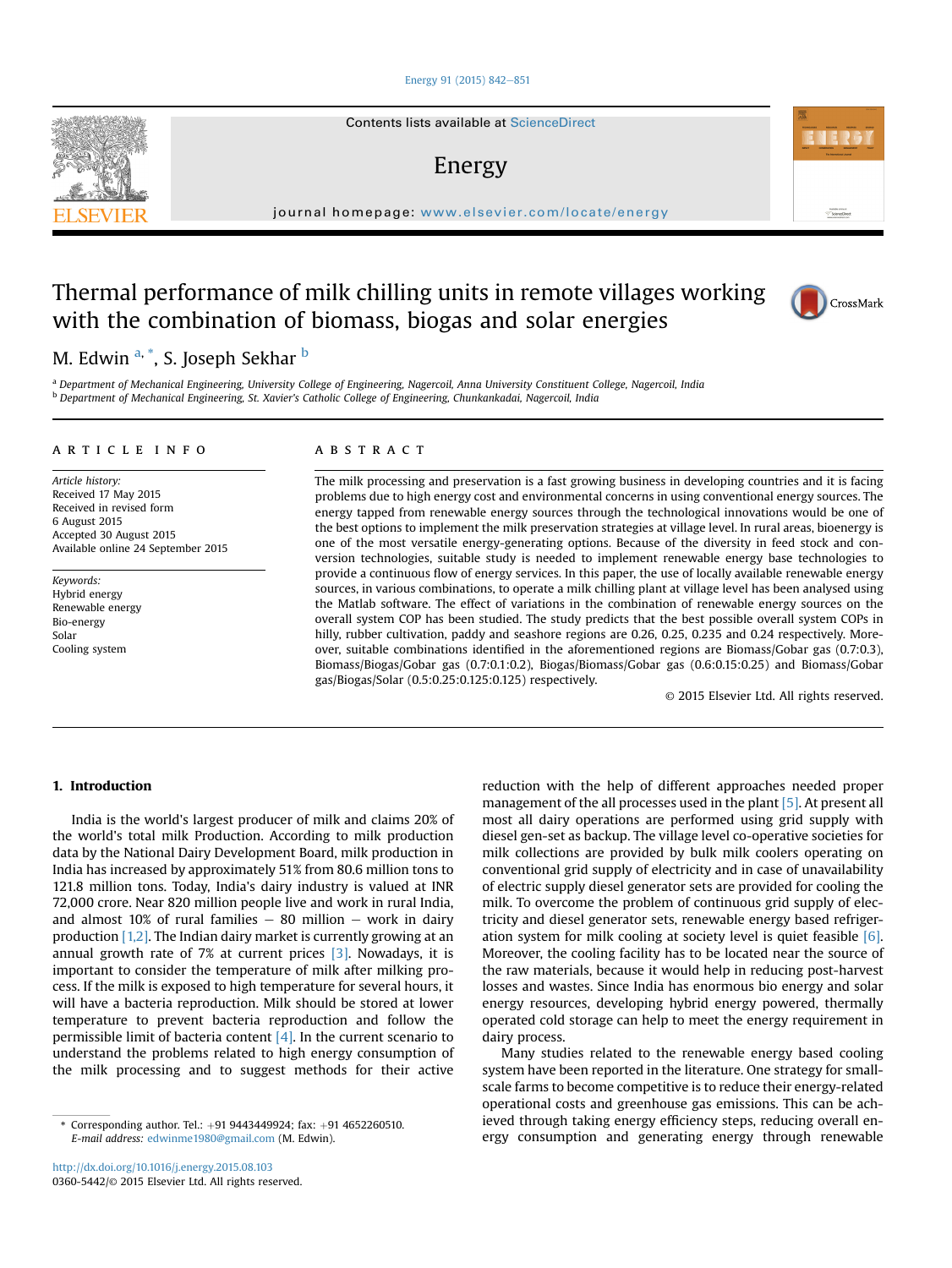| $\sim$ |  |
|--------|--|

| <b>Nomenclature</b> |                                         | BG<br>BM    | biogas source<br>biomass source                    |  |
|---------------------|-----------------------------------------|-------------|----------------------------------------------------|--|
| α                   | absorptivity of absorber surface        | SO          | solar energy                                       |  |
| <b>CV</b>           | calorific value, kJ $kg^{-1}$           |             | ERBAMC energy ratio for base and mixture component |  |
| η                   | efficiency                              | <b>CM</b>   | combination                                        |  |
| Q                   | heat transfer rate, kW                  | COP         | coefficient of performance                         |  |
| $F_R$               | heat removal factor                     | <b>HES</b>  | hybrid energy system                               |  |
| m                   | mass flow rate, kg $s^{-1}$             | TR          | tonne of refrigeration                             |  |
| $C_1, C_2$          | solar constant                          | <b>MSW</b>  | municipal solid waste                              |  |
|                     | solar radiation, $W m^{-2}$             |             |                                                    |  |
| C                   | specific heat, $k$ J $kg^{-1}$          |             | Subscripts                                         |  |
| т                   | temperature, °C                         | m           | milk                                               |  |
| τ                   | transmissivity of outer glass tube      | e           | evaporator                                         |  |
|                     |                                         |             | inlet                                              |  |
| Abbreviations       |                                         | $\Omega$    | outlet                                             |  |
| <b>VARS</b>         | vapour absorption refrigeration system  | ch          | chiller                                            |  |
| <b>VCRS</b>         | vapour compression refrigeration system | C           | conversion                                         |  |
| HR                  | hilly region                            | $_{\rm CO}$ | collector                                          |  |
| <b>RR</b>           | rubber cultivation region               | t           | total                                              |  |
| <b>PR</b>           | paddy region                            | g           | generator                                          |  |
| <b>SR</b>           | sea shore region                        | <b>OS</b>   | overall system                                     |  |
| GG                  | gobar gas source                        |             |                                                    |  |
|                     |                                         |             |                                                    |  |

energy resources and technologies [7]. Biogas based absorption cooling system which is generated from the waste water treatment plant from a dairy industry has minimized the exergetic manufacturing costs, which is normally very high for conventional cooling systems [8]. The absorption cooling is a viable option for increasing the energy utilization factor for biomass boilers, besides, biomass can be used as a top up for solar cooling, when there is a lack of solar energy. The potential of combined solar and biomass combustion as a heat source for absorption cooling/heating in climates with low solar radiation can be coupled with biomass waste [9]. A vapour absorption cooling system, powered by down-draft woody biomass gasifier which is used to store fruits and vegetables. The study shows that the COP of the system can be maintained between 0.2 and 0.35, and the operating cost is  $25-30\%$  less than that of conventional cooling systems [10].

A number of research tasks had been done in dealing with the design and optimal allocation of hybrid renewable energy based power systems. Hybrid energy systems becoming popular in remote area power generation applications due to advancements in renewable energy technologies and substantial rise in prices of petroleum products. This is to improving the system efficiency and reduces the energy storage requirements for stand-alone applications [11]. Hybrid system is becoming cost competitive with the biomass-only system, and it will tackle the biomass supply chain issues easily [12] besides, it can tackle the electricity supply issues in isolated and rural areas  $[13]$ . Unit cost to be very low for the selected hybrid energy system, besides providing 100% renewable energy contribution eliminating the need for conventional diesel generator [14]. A Cogeneration plant based on the biogas can be hybridized with auxiliary solar energy source, besides having the advantage of financial incentives [15,16]. The hybridization of other energy sources with solar energy was studied, and it was found that the cost of generation could be reduced. They also suggested the combination of solar, biogas and biomass system in order to improve the environment and socio-economic conditions in remote places. The cost of energy from biogas, biomass and solar are reported as INR 6.39, 5.04 and 17.60/kWh respectively. Two of these resources are even cheaper than the conventional diesel

generation system. Among them solar system alone is costlier. Through the integration of such renewable energy systems, the cost of energy is reduced to INR 10.92/kWh, which is cheaper than the existing conventional diesel generation system [17]. A hybrid air conditioning system was developed based on solar-biomass energy sources, and an average overall system COP of about 0.11 has been reported. It is also reported that the auxiliary energy source can be used to improve the overall system performance [18,19]. Solar energy system is selected to compensate the energy deficiency, when the limited biomass and biogas resources. The proposed hybrid energy model is chosen to fully utilize all biomass resources. The MILP (mixed integer linear programming) model is used to design the cost effective integrated biomass-solar energy system [20]. Moreover, the hybrid renewable energy system would be more economical if the price of diesel is increased significantly [21]. Due to high efficiency at high temperature, evacuated tube solar collectors have been chosen to supply heat to the generator of a vapour absorption cooling system [22]. Integrated renewable energy system is used to reduce the energy shortages and environmental impacts of fossil fuel used in remote areas. Lindo and Homer software tools are used for the optimal allocation of renewable energy sources based on availability  $[23]$ . The renewable hybrid energy based Polygeneration system is competitive for replacing conventional energy sources in remote communities [24].

The mixed integer linear mathematical programming model (time series), and the combined dispatch strategy based control algorithm were used to determine the optimal operating cost of a hybrid energy generation system consisting of a photovoltaic array, biomass (fuel wood), biogas, hydro, a battery bank and a fossil fuel generator  $[25-27]$ . The OREM (optimal renewable energy model) was used to optimize the contribution of various renewable energy sources to satisfy the energy demand for the end users [28]. Multiobjective optimization with a MCDM (multi-criterion decision making) technique to support decision makers in the process of designing HESs. A decision support tool based on Fuzzy TOPSIS and level diagrams is proposed to analyse the Pareto front and support the subsequent decision-making activity [29]. PSO (particle swarm optimization) is used to improve the performance of stand-alone